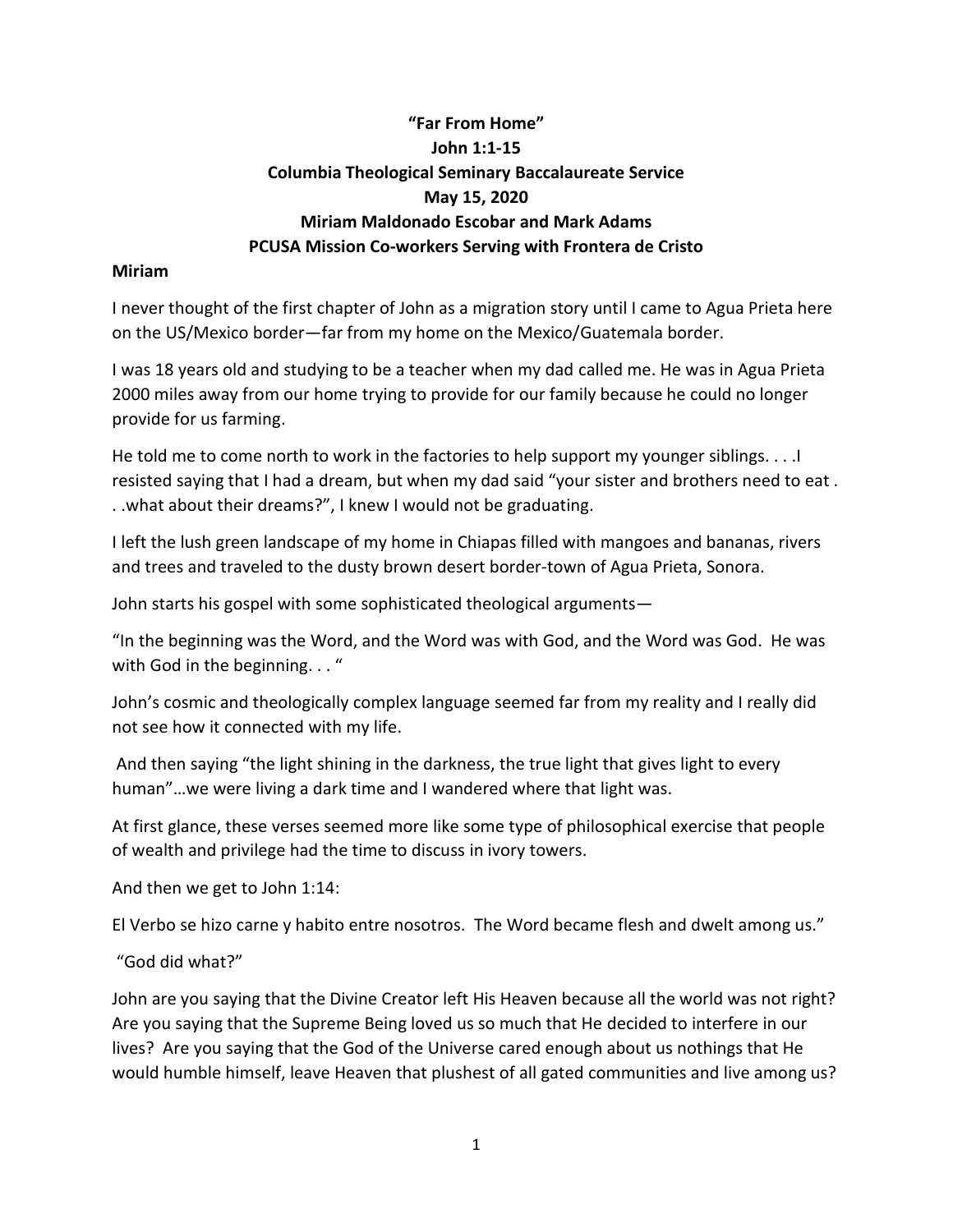### God did what?

"The Word, who is God, became flesh and dwelt among us."

### **Mark**

This verse has been the linchpin of the Christian understanding of the incarnation since the early church fathers such as Irenaeus and others worked out the classical doctrine over 1800 years ago. Yet, it is foolishness to the wise.

I learned the classical doctrine of the incarnation well in my theology classes in seminary. In my missiology classes in seminary and in mission orientation in preparation to become a PCUSA Mission Co-worker, I received a tremendous amount of information about the importance of incarnational ministry—of mission that is intentional and deeply relational. But my greatest education about the reality of the incarnation, an education that has led to an ongoing transformation, did not occur until I sat on an old five gallon bucket on a dirt floor on the outskirts of Agua Prieta.

After my graduation from Columbia in 1998, responding to God's call in my life to serve with Presbyterian Bi-national Border Ministry, I left my family in South Carolina, got in my little Saturn, and began a long journey to the border.

After 2100 miles, I arrived to the Frontera de Cristo office in Douglas, Arizona where my colleague Pastor Chuy Gallegos Blanco was waiting for me. I wasn't in the office for more than 5 minutes when Pastor Chuy said to me: "Vamonos ". I climbed in Pastor Chuy's road worn Bronco and we headed south toward Agua Prieta.

As Chuy maneuvered through the pot-hole infested streets of Agua Prieta, he told me that we were going to the home of a some members of the church who host a weekly Bible study in their newly constructed home for their neighbors.

After about 15 minutes, we crossed the highway that had been the southern boundary of Agua Prieta navigated the road as it went through a couple of twenty foot ditches and finally turned left onto another scraped patch of desert that served as a road and finally pulled up to a small gray cinder block house that a family from the church had just built and moved into.

Hermano Pedro and Hermana Flor, members of the Lily of the Valley Church, warmly invited me into their brand new home for an evening that would shape much of my subsequent ministry. Almost immediately after moving in, they invited all their neighbors into their home to join them for Bible Study. Electricity and indoor plumbing had not yet arrived in their home. The floors were still dirt and there was no ceiling, only a tin roof.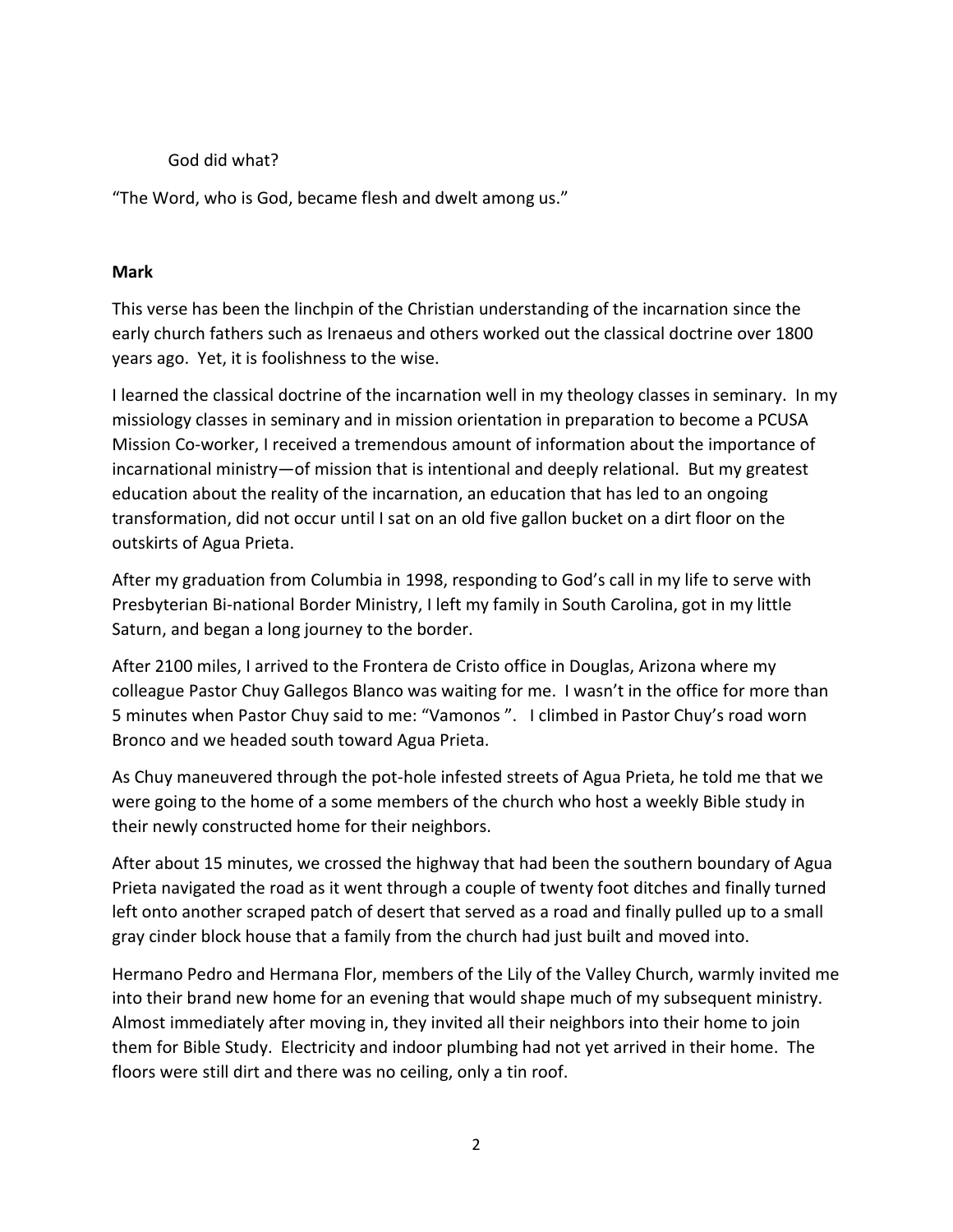In the intimacy of the family's sitting room, which also doubled as their bedroom and dining room, about fifteen of us gathered to read Scripture and listen for the Word of God to us. As it turned out, none of us were from Agua Prieta, and everyone except Pastor Chuy was from as far away as I was. They were from Chiapas, the southern-most state of Mexico that borders Guatemala.

What I was to learn while sitting on that 5 that five gallon bucket was that the brothers and sisters had left their land of Chiapas because of economic and political reasons. And all felt the reality of what one brother shared, "Salir de nuestra tierra es sufrir. To leave our land is to suffer."

The Scripture was John 1. To be honest, I was thinking "why in the world are we studying this gospel in this place? The most theologically complex of the gospels in a space where only two of us had more than an elementary school education. In fact, our host had only learned to read after he became a Christian as an adult, in order to be able to read the Scriptures.

I had spent three years of master's level study and wasn't really too sure how Hermano Chuy was going to bring this text down to the level of the folks in the room. I was just glad that it was Chuy's task not mine.

As the Scripture was read, the Holy Spirit began to move among us in a mysterious and palpable way. After the Scripture was read, what amazed me was that Chuy did not explain anything he just asked the question: What did you hear in the reading of God's Word?

Hermano Pedro said "lo que me llamo la atención es : "El Verbo se hizo carne y habito entre nosotros. And the Word became flesh and dwelt among us . . ."

"God left 'his land' to live among us."

"Yes," responded a sister, "God knows what it means to be far from home."

"God is not distant from us. God knows us. God knows our suffering and knows our joys," added Hermano Pedro. "God is not some distant judge who is out to get us. God has come to be in relationship with us-- to know us and so that we can know God."

God was not in her heaven anymore. God crossed the divine/human border to know us so that we can know God. God has come to know us not as some distant Supreme Creator, but to know us fully and to love us fully, so that we can know God more fully and love God and one another more fully.

Right there in the midst of that humble dwelling while sitting on that less than comfortable five gallon bucket, the reality of the incarnation became more real to me than ever before in my life. I was far from home, I missed home; everyone in that humble and sacred space was far from home . . . even Jesus, Emmanuel, God with us.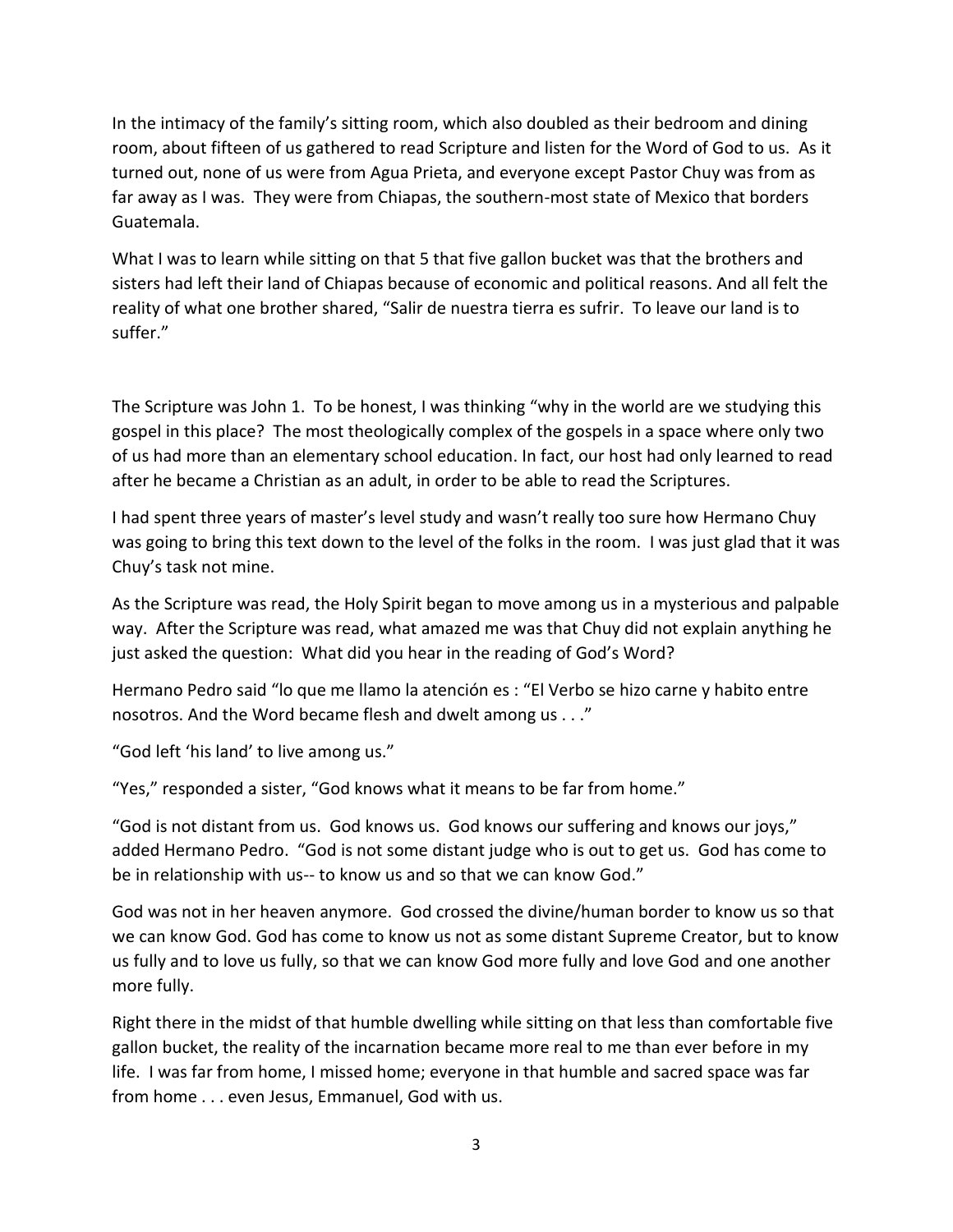In the classrooms on the beautifully manicured campus of Columbia Seminary and in the comfortable sanctuary of my youth I had gotten it right intellectually; but it was in that circle with the dust caked on my shoes beside a man name Pedro who testified to the true light that I saw more fully the "glory of the One and Only, who came from the Father, full of grace and truth."

## **Miriam**

God didn't have to leave home; God did not have to leave the celestial mangoes and rivers behind; but God chose to do so—for you and for me. God's love is so great for us that God left the comfort of home to dwell with us in the messiness of our lives.

God entered into the sufferings and joys of this world. God so loved the world that he gave his only begotten Son . . .

I must admit that this incarnation business seems foolish to me. If I were almighty God, I believe I would have worked out the redemption of the world in a very different way. Instead of entering into the messy-ness and the muck, into the pain and poverty, into the hate and rejection of the world fully, I believe I would just fix the problems of my creation with a snap of my fingers from my heavenly situation room.

#### **Mark**

Just think of it in human terms:

isn't it a lot easier to get on the Presbyterian Disaster Assistance Web-site or text the Red Cross and make a donation to tornado relief to help build and rebuild structures for people whose houses and hopes were violently blown away than to dwell among persons whose homes and hopes have been blown away by the demons of addiction, mental illness and economic hardship right here in our own communities?

Isn't easier for us to pay for a hotel room for the stranger who we are called to welcome or send money or food to an organization who provides housing and food for the asylum seekers and refugees that God commands us to love than to actually provide Christian hospitality by inviting people into our own homes?

Isn't easier to go on a short term mission trip to Mexico or Haiti and receive the hospitality of the church and community there, than to truly open up the doors to our churches, homes and lives to the folks from other countries who are new in our communities?

Isn't a lot easier to denounce the sin of persons we do not even know and create hashtags, rather than entering into relationship with them and sharing the love of Jesus Christ?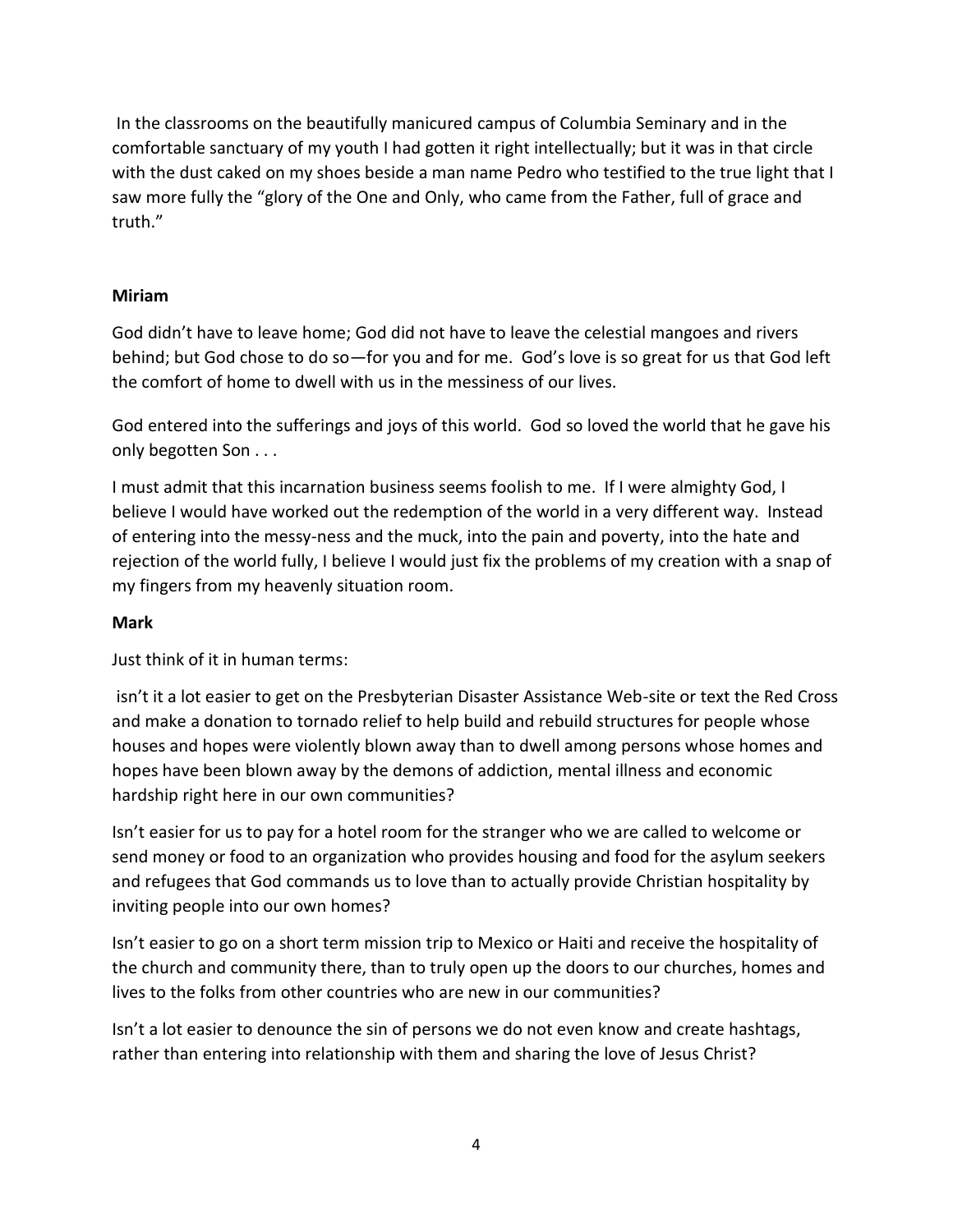## **Miriam**

Jesus calls you and me to follow him into the joys and sufferings of the world-- not just to visit for a week, or stop in every once in a while—but rather to dwell fully in the midst of a hurting world, to share the good news of God with the Samaritan woman and the drug pusher, the undocumented and the addicted, the goth and the jock, the straight and the gay, the rich and the poor, the conservative and the liberal . . .

to dwell with them to know them more fully and to love them more fully in the way of Jesus so that the glory of God can shine forth more brightly in our lives and in their lives and joining together can fill up this world with divine splendor. . .

to share in the reality that Jesus crossed the Divine/human border to make it known that we are all fully known and fully loved and invite all to embrace that amazing truth.

The incarnation of God involved grave dangers. In becoming flesh and dwelling among us and crossing the divine/human border, God risked death for our sakes and for the sake of the whole creation. Throughout his ministry, the leaders of the day plotted and tried to entrap Jesus so they could send him back across the border where they thought he would not challenge their assumptions of the world. Following Jesus, the Divine Border Crosser is not comfortable or convenient, following Jesus is risky business, but in doing so we encounter abundant life.

# **Mark**

We are celebrating your graduation in a challenging time:

brown and black lives are not valued the same as white lives not just manifest in the reality of vigilante in-justice that snuffs out the lives of persons like Ahmaud Arbery; but also in the economic and health inequities that the current pandemic makes easier to see;

the world is increasingly divided—just 30 short years ago we were hailing the fall of the Berlin Wall. In 1989 only 11 walls existed dividing nations and researchers were talking of a borderless world and now there are 65 walls—including a double-layered one built during the Obama administration just two blocks north of where we are sitting right now;

yes, the evils of racism and xenophobia continue to infect the life of our governmental institutions and our community life, our churches and our seminaries,

You are in good company ending this important part of your formation for ministry facing really bad news:

When Jesus finished his intensive seminary education also known as his forty days of temptation in the desert, he was confronted with the news that John was in prison facing the death penalty.